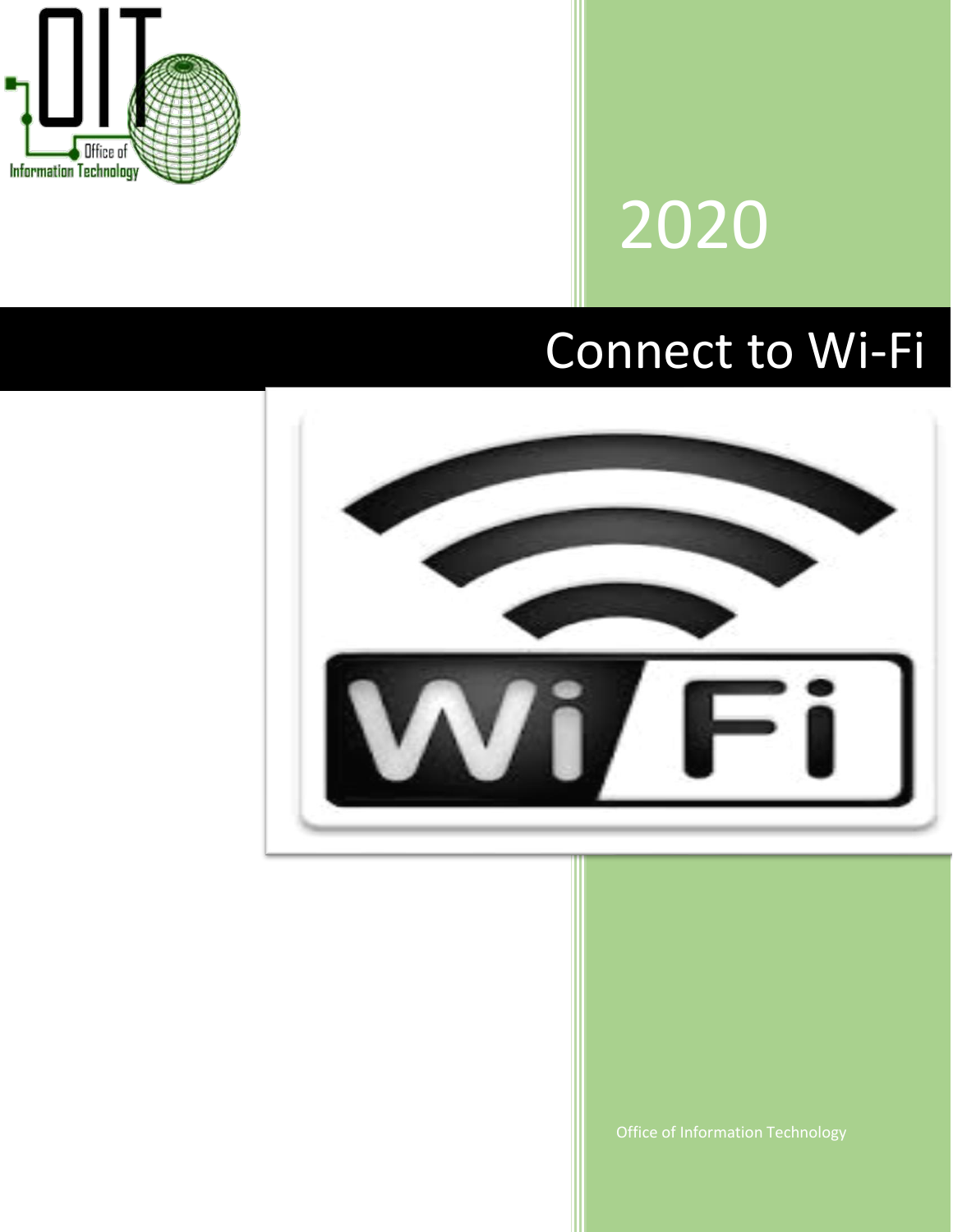

## **Wi-Fi (Wireless Network)**

Wi-Fi is the name of a [wireless](https://www.webopedia.com/TERM/W/wireless.html) networking technology that uses radio waves to provide wireless high-speed [Internet](https://www.webopedia.com/TERM/I/Internet.html) and [network](https://www.webopedia.com/TERM/N/network.html) connections. Wi-Fi networks have no physical wired connection. The word wireless is dictionary defined as "having no wires". In [networking](https://www.webopedia.com/TERM/N/network.html) terminology, wireless is the term used to describe any [computer](https://www.webopedia.com/TERM/C/computer.html) network where there is no physical wired connection between sender and receiver, but rather the network is connected by radio waves and/or microwaves to maintain communications.

## **Connect to Wi-Fi**

1. From the desktop, Click on Show hidden icons on the taskbar.



2. Click on the Wi-Fi icon.

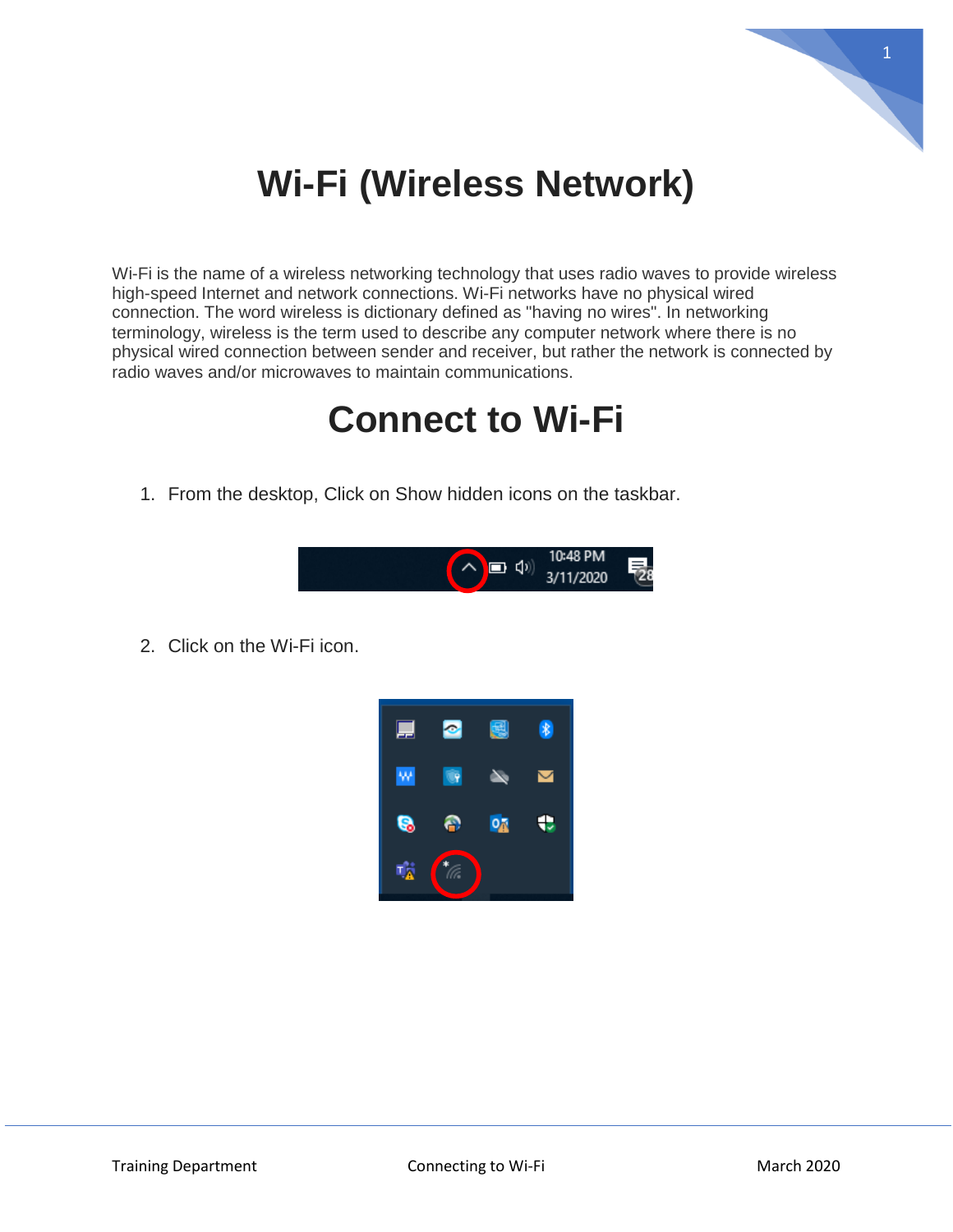3. This will open a window listing of Wi-Fi networks. Click on your Wi-Fi from the list of available networks.



4. Enter your Wi-Fi password or Security Key and Click Next to connect.